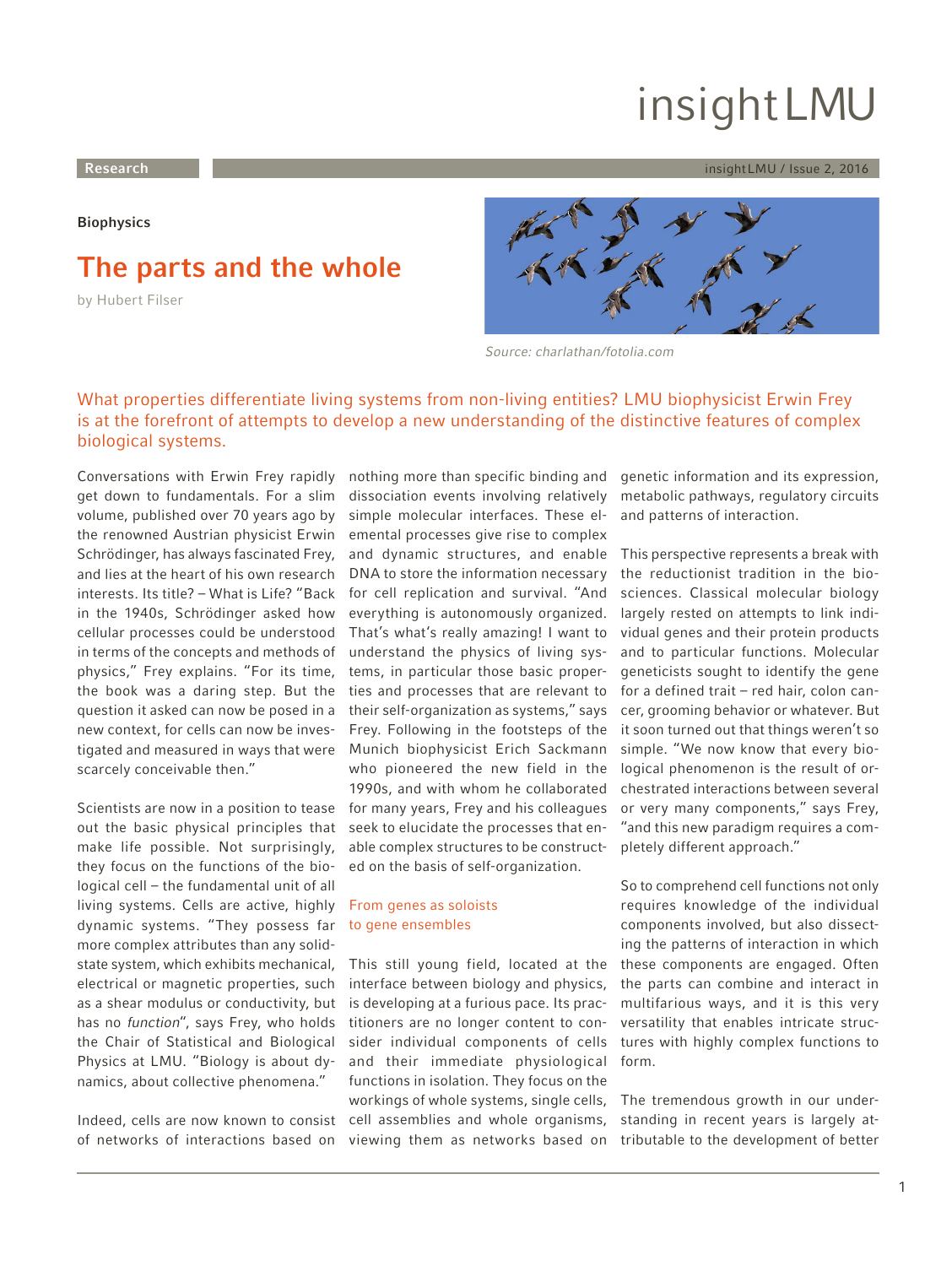#### <span id="page-1-0"></span>**Research**

investigative techniques. Advances in experimental methods and imaging procedures now make it possible to follow the behavior of individual organelles and proteins in living cells – by labeling them specifically with fluorescent markers, for example. With the aid of socalled optical tweezers one can capture and manipulate single molecules. "We can now deploy eyes and hands at the molecular scale," as Erwin Frey puts it.

#### "Physicists first take the system apart"

These technological advances in turn form the basis for the next step  $-$  the quantitative analysis of processes within the cell itself. "Life is astonishingly complex," Frey remarks, "but its crucial functional units may perhaps be amenable to understanding." He therefore seeks to identify and characterize such basic and – hopefully – simple modules. "The first thing a physicist does is to take the system apart, in order to understand its basic components," he notes, and this is how he approaches living systems. The strategy is based on the premise that Nature can be understood, obeys universal laws and is not the product of an arbitrary system of forces. That does not imply that we seek a complete understanding of life or evolution. But perhaps we can understand what makes cellular processes special."

By studying the building blocks Frey hopes to gain insight into the complexity of the whole. As a biophysicist he views living systems in terms of three basic physical concepts. He analyzes the role of forces, seeks to understand how geometry and spatial organization affect biological pattern formation, and how cells collectively measure distances in space and intervals in time.

the input for a model that captures in basic physical terms the behavior of a generic cell – and ultimately of the whole organism. By probing the behavior of its parts Frey hopes to obtain a comprehensive picture of the whole. It is an arduous but clearly defined undertaking – provided one is willing to follow where it leads and keeps one's eye on the big picture.

When biophysicists think of forces, they automatically think of polymers. So Frey and his colleagues set out to characterize the mechanical properties of the biopolymers that confer upon cells their ability to exert force and/or resist deformation – during cell division, for instance. Evolution has invented two different types of polymers made up of repeating protein subunits that serve these functions: Filaments made up of actin subunits, and microtubules, hollow tubes made of two different forms of tubulin. Together, these polymers provide the basis for the cytoskeleton, and they interact with dedicated molecular motors that convert chemical into mechanical energy. These are the sorts of functional machines that give physicists something to work on.

#### Resilient and flexible polymer networks

The answers to these questions provide to the site of a wound. ""Know" which parts of the assembly are "In the cytoskeleton actin filaments are arranged higgledy-piggledy, like a pile of jackstraws," says Frey. Here, evolution has come up with a way to build a network that is found nowhere else in nature. These amazing protein assemblies are at once resilient and flexible, and can both withstand large loads and exert strong forces. In combination with their myosin motor proteins, actin filaments enable cells to change their form and actively migrate, as they must do when recruited from the circulation

The theoretical concepts which the LMU researchers use to understand biophysical phenomena are often drawn from unexpected sources. Thus, some years ago, Frey made a special study of the distribution of flux lines in hightemperature superconductors, because motile actin filaments in cells form very similar patterns. "In both cases, we are dealing with the physics of lines of force," says Frey.

As well as incorporating insights from diverse areas of physics, Frey's theoretical models of cells take the basic mechanical properties of the materials involved into account. Most cells undergo continuous shape change, sending out thin projections on one side, detaching from the substrate on the other. For the actin fibers that form the cytoskeleton (like the microtubules) are polarized, losing subunits from one end, and adding new ones at the other, and this constant reorganization exerts mechanical force. "This is actually how cells move," says Frey, "by means of a very sophisticated recycling system. The same types of building blocks are repeatedly subjected to cycles of assembly and disassembly, and this ongoing modulation of binding forces constitutes the basis for many of the most striking phenomena seen in cells.

Every new insight adds a fragment to the biophysical mosaic, helping to build up a picture of the phenomena that specifically characterize living systems. Beginning from subcellular assemblies, Frey and his team apply these insights to whole cells, and systems comprising many cells. Many cell types form sheets that are held together by protein complexes that act like zippers. When cells migrate, these links must be broken in a controlled manner. To do so, cells must "know" which parts of the assembly are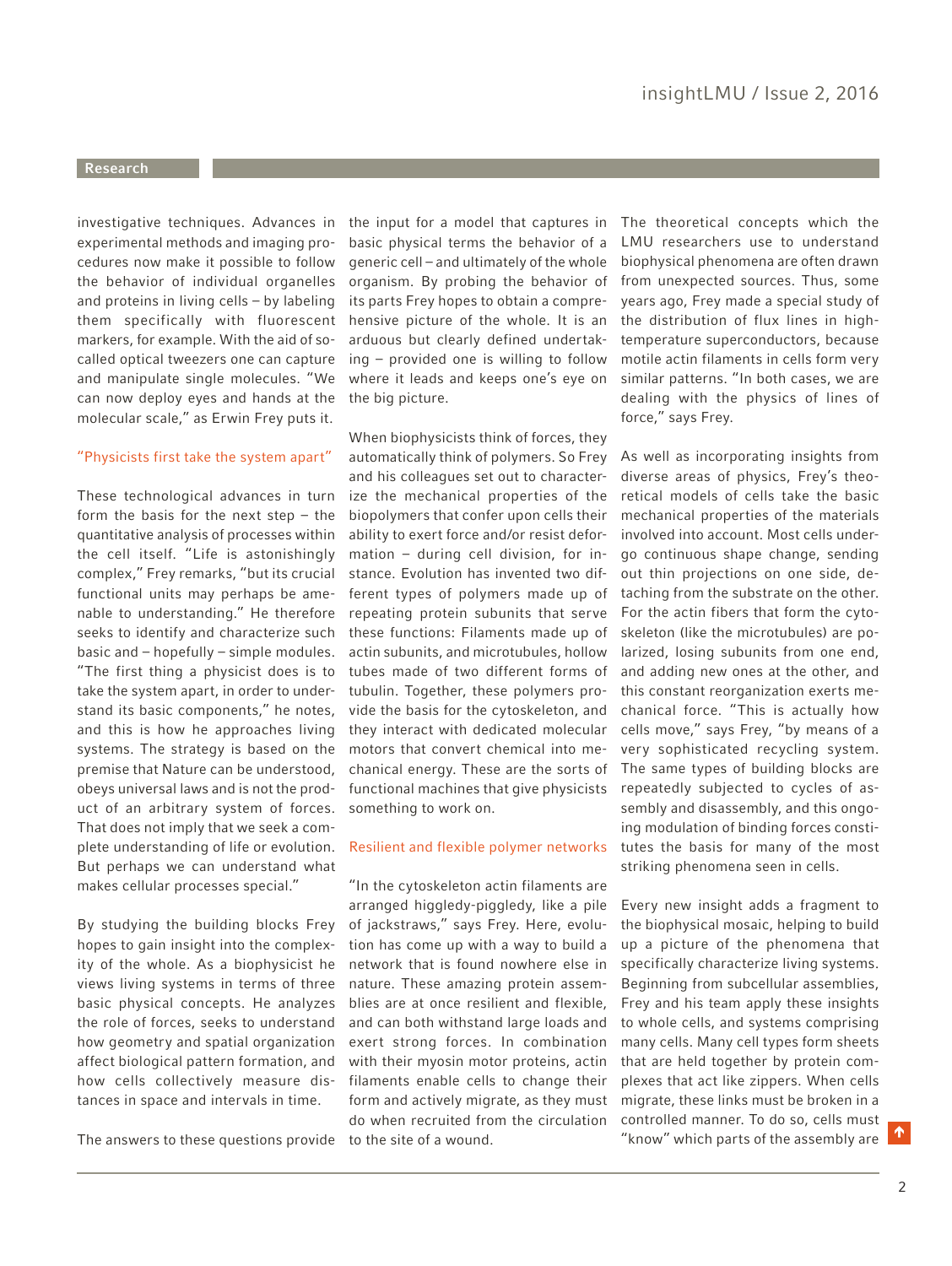#### <span id="page-2-0"></span>**Research**

exerting the most tension, and in what direction. In eukaryotic cells, this information is relayed to the genes that regulate junction detachments by fibers that anchor the nucleus to the cell membrane. "Mechanics and information processing are tightly coupled processes," says Frey.

#### A centrally localized protein ring

One of Frey's current projects relates to this problem of how cells "read" space, and asks how dividing cells localize the plane of cleavage? In the rod-shaped cell of the bacterium E. coli, this plane is marked by a ring of FtsZ protein, which forms in mid-cell and progressively constricts the cell.

Frey's group successfully simulated the process of ring localization, based on a novel mechanism. This involves the three proteins MinC, D and E, which shuttle between the ends of the cell. The shuttling movement is driven by interactions between MinD and MinE, which form a complex that transiently and repeatedly binds to the cell membrane, and is released after some delay

upon completion of a biochemical reaction. This cycling behavior gives rise to a bipolar distribution, with both proteins concentrated at the cell poles. MinDE also inhibits polymerization of FtsZ, so the ring forms where the MinDE level is lowest – in mid-cell. The geometry of the cell plays a crucial role in the process, and in spherical E. coli mutants the bipolar distribution fails to form.

Again making use of simulations and mathematical modeling, the LMU team also asked how the polymer ring might form on the inner surface of the cell membrane. The results indicated that, above a certain threshold concentration, curved protein polymers can selforganize into rotating rings. The group then went on to show that the driving force behind this instance of pattern formation in E. coli is indeed the concentration of FtsZ subunits available. These two studies underline the importance of the second fundamental principle addressed by Frey's work: pattern formation. "The ability to generate robust patterns in time and space," says Frey, "was decisive for the evolution of cellular organization, and was the key step in the development of multicellular organisms." Pattern formation is thus another cornerstone of life.

#### From minimal modules to synthetic cells

It can take years to find the right solutions to some questions. How cells and cell assemblies measure distances and times is one such problem. Here Frey cites his studies of how the molecular motor kinesin 8 enables cells to measure the lengths of microtubules. This mechanism is now well understood. Kinesin molecules "walk" along the microtubules, with and without attached freight and always in the same direction. Their unidirectional motion is based on a ratchet mechanism. After the fashion of a cogwheel railway, bulges on the surface of the motor protein fit neatly into the grooves between the subunits of the microtubules. Sometimes a motor protein runs into an obstacle and a traffic jam develops. Crowding phenomena are typical for dynamic systems, and Frey's group analyzes them using computer models and simulations, and compare the results with experimental data.

Here lies one of the strengths of the new field: Theoretical and experimental work go hand in hand, and so complement each other. "As theoreticians, we benefit enormously from the work of experimenters," Frey says. "If we ever succeed in reconstructing such systems, it should be possible to combine different minimal modules and, step by step, try to recapitulate important cellular functions. – In the long term, this could contribute to the development of an artificial cell, which would help us toward a better understanding of biological processes."

We now come to the last of the issues  $\blacksquare$ 



What properties differentiate living systems from non-living entities? LMU biophysicist Erwin Frey is at the forefront of attempts to develop a new understanding of the distinctive features of complex biological systems. Source: charlathan/fotolia.com